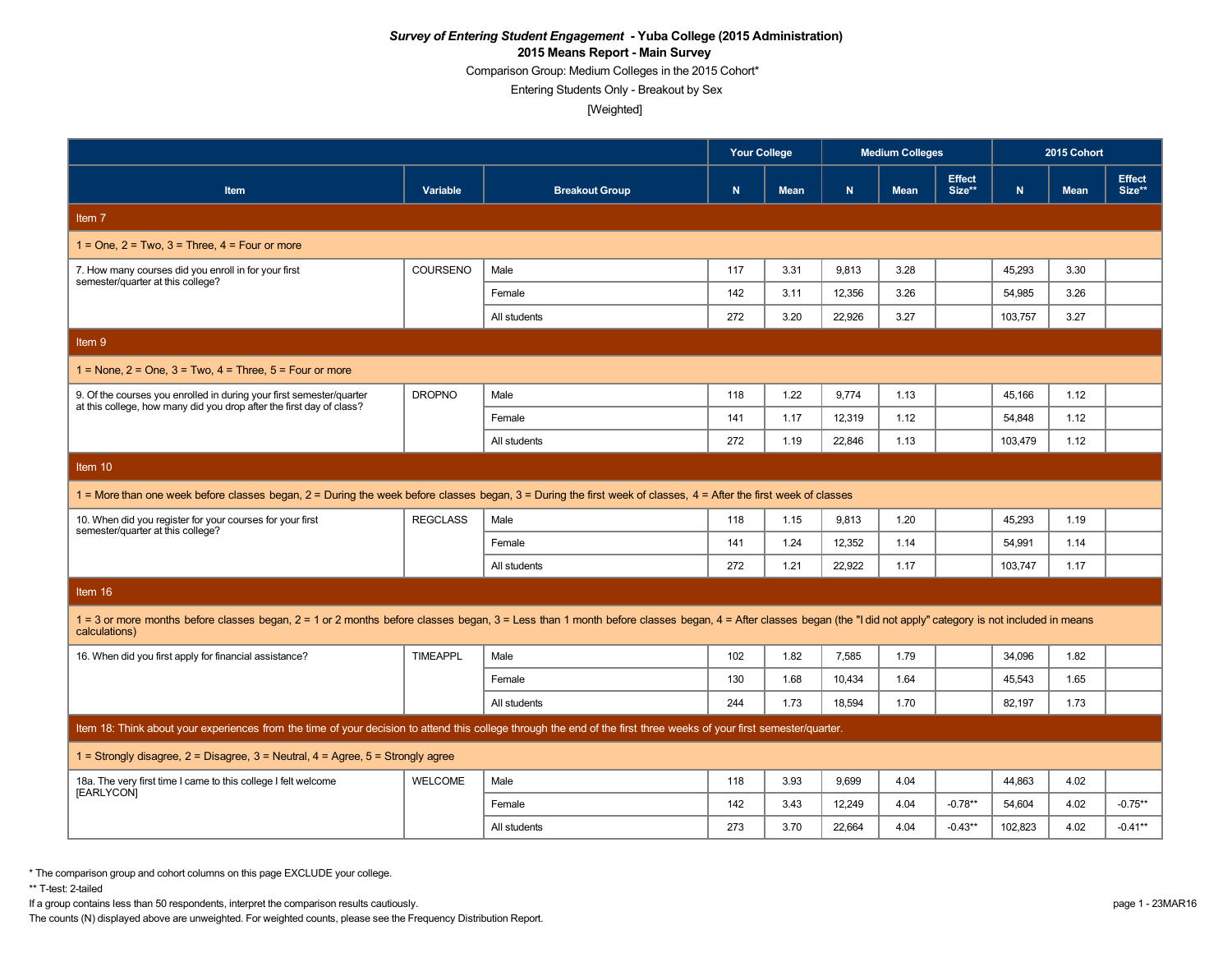Comparison Group: Medium Colleges in the 2015 Cohort\*

Entering Students Only - Breakout by Sex

[Weighted]

|                                                                                                                                                                      |                 |                       | <b>Your College</b> |             | <b>Medium Colleges</b> |             |                         | 2015 Cohort |             |                         |
|----------------------------------------------------------------------------------------------------------------------------------------------------------------------|-----------------|-----------------------|---------------------|-------------|------------------------|-------------|-------------------------|-------------|-------------|-------------------------|
| <b>Item</b>                                                                                                                                                          | Variable        | <b>Breakout Group</b> | N.                  | <b>Mean</b> | N                      | <b>Mean</b> | <b>Effect</b><br>Size** | N           | <b>Mean</b> | <b>Effect</b><br>Size** |
| Item 18: Think about your experiences from the time of your decision to attend this college through the end of the first three weeks of your first semester/quarter. |                 |                       |                     |             |                        |             |                         |             |             |                         |
| 1 = Strongly disagree, $2$ = Disagree, $3$ = Neutral, $4$ = Agree, $5$ = Strongly agree                                                                              |                 |                       |                     |             |                        |             |                         |             |             |                         |
| 18b. The instructors at this college want me to succeed [HIEXPECT]                                                                                                   | <b>WNTSCCD</b>  | Male                  | 118                 | 4.09        | 9,658                  | 4.29        |                         | 44,702      | 4.28        |                         |
|                                                                                                                                                                      |                 | Female                | 141                 | 3.92        | 12,163                 | 4.30        | $-0.56**$               | 54,279      | 4.30        | $-0.56**$               |
|                                                                                                                                                                      |                 | All students          | 272                 | 4.02        | 22.530                 | 4.29        | $-0.39**$               | 102.297     | 4.29        | $-0.39**$               |
| 18c. All the courses I needed to take during my first<br>semester/quarter were available at times convenient for me                                                  | <b>CONVTIME</b> | Male                  | 118                 | 3.78        | 9,682                  | 3.93        |                         | 44,780      | 3.94        |                         |
|                                                                                                                                                                      |                 | Female                | 142                 | 3.75        | 12,227                 | 3.96        |                         | 54,482      | 3.97        |                         |
|                                                                                                                                                                      |                 | All students          | 273                 | 3.76        | 22,617                 | 3.94        |                         | 102,592     | 3.95        |                         |
| 18d. I was able to meet with an academic advisor at times                                                                                                            | <b>AACONTIM</b> | Male                  | 117                 | 3.63        | 9.614                  | 3.78        |                         | 44.549      | 3.80        |                         |
| convenient for me [ACADPLAN]                                                                                                                                         |                 | Female                | 140                 | 3.64        | 12,132                 | 3.78        |                         | 54,125      | 3.79        |                         |
|                                                                                                                                                                      |                 | All students          | 270                 | 3.65        | 22,448                 | 3.78        |                         | 101,971     | 3.79        |                         |
| 18e. An advisor helped me to select a course of study, program, or                                                                                                   | AASELMAJ        | Male                  | 118                 | 3.59        | 9.680                  | 3.72        |                         | 44,795      | 3.73        |                         |
| major [ACADPLAN]                                                                                                                                                     |                 | Female                | 142                 | 3.68        | 12,220                 | 3.65        |                         | 54,510      | 3.67        |                         |
|                                                                                                                                                                      |                 | All students          | 273                 | 3.67        | 22.611                 | 3.68        |                         | 102,640     | 3.70        |                         |
| 18f. An advisor helped me to set academic goals and to create a                                                                                                      | <b>ACADGOAL</b> | Male                  | 118                 | 3.55        | 9,669                  | 3.33        |                         | 44,727      | 3.36        |                         |
| plan for achieving them [ACADPLAN]                                                                                                                                   |                 | Female                | 142                 | 3.40        | 12.206                 | 3.27        |                         | 54.439      | 3.28        |                         |
|                                                                                                                                                                      |                 | All students          | 273                 | 3.51        | 22,579                 | 3.29        |                         | 102,483     | 3.32        |                         |
| 18g. An advisor helped me to identify the courses I needed to take                                                                                                   | <b>CRSADV</b>   | Male                  | 118                 | 3.87        | 9.680                  | 3.90        |                         | 44,769      | 3.90        |                         |
| during my first semester/quarter [ACADPLAN]                                                                                                                          |                 | Female                | 142                 | 4.03        | 12,228                 | 3.92        |                         | 54,512      | 3.91        |                         |
|                                                                                                                                                                      |                 | All students          | 273                 | 3.98        | 22.616                 | 3.90        |                         | 102.614     | 3.90        |                         |
| 18h. A college staff member talked with me about my commitments                                                                                                      | <b>OSCOMM</b>   | Male                  | 117                 | 2.97        | 9,673                  | 2.98        |                         | 44,778      | 2.97        |                         |
| outside of school (work, children, dependents, etc.) to help me<br>figure out how many courses to take [ACADPLAN]                                                    |                 | Female                | 142                 | 2.53        | 12,217                 | 2.87        | $-0.29**$               | 54,515      | 2.84        |                         |
|                                                                                                                                                                      |                 | All students          | 272                 | 2.76        | 22.600                 | 2.92        |                         | 102.615     | 2.90        |                         |
| 18i. The college provided me with adequate information about                                                                                                         | <b>FAINFO</b>   | Male                  | 118                 | 3.55        | 9,685                  | 3.53        |                         | 44,797      | 3.52        |                         |
| financial assistance (scholarships, grants, loans, etc.) [EARLYCON]                                                                                                  |                 | Female                | 142                 | 3.21        | 12.224                 | 3.43        |                         | 54,545      | 3.43        |                         |
|                                                                                                                                                                      |                 | All students          | 273                 | 3.41        | 22,618                 | 3.47        |                         | 102,669     | 3.47        |                         |

\*\* T-test: 2-tailed

If a group contains less than 50 respondents, interpret the comparison results cautiously. page 2 - 23MAR16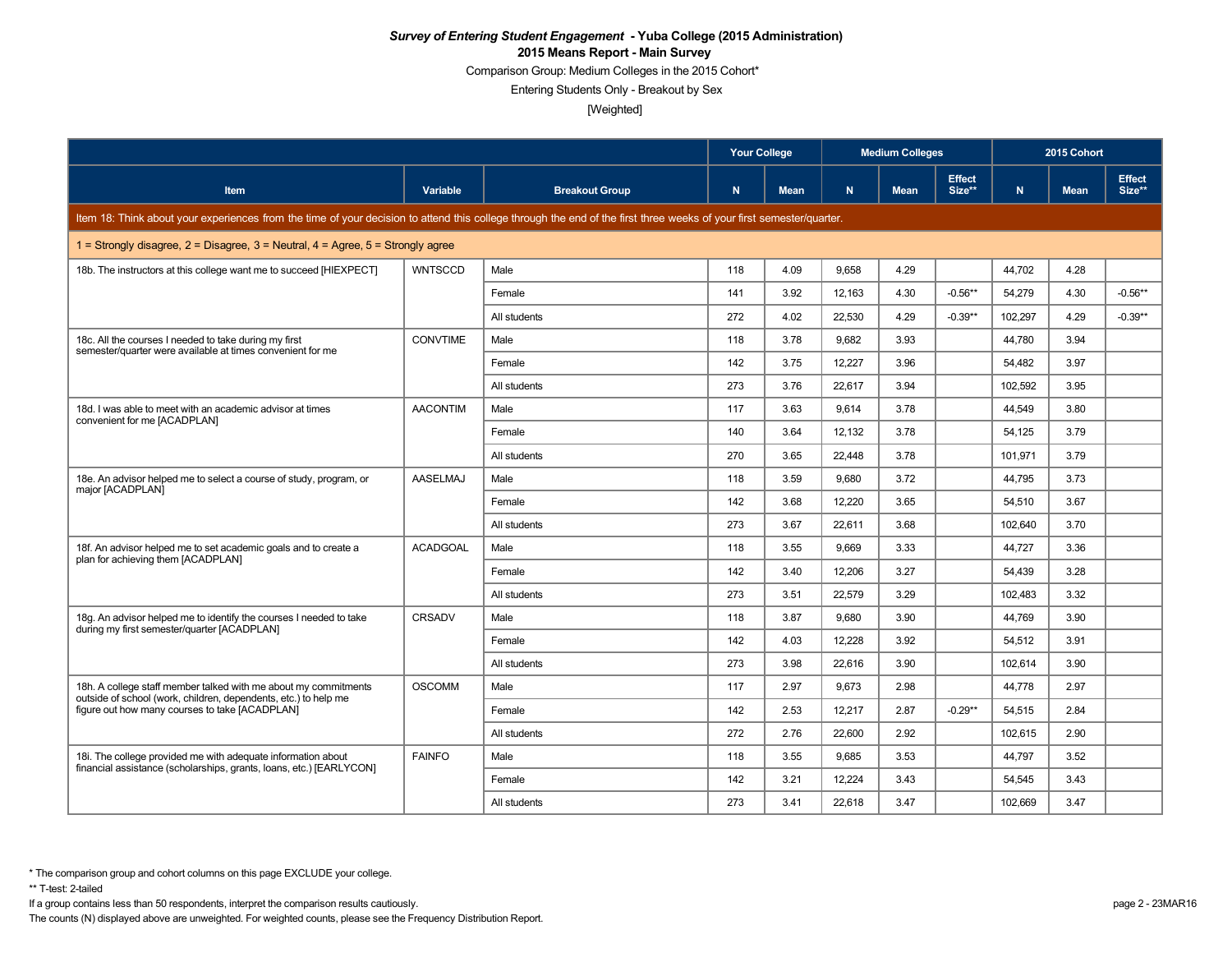Comparison Group: Medium Colleges in the 2015 Cohort\*

Entering Students Only - Breakout by Sex

[Weighted]

|                                                                                                                                                                      |                 |                       | <b>Your College</b> |             |        | <b>Medium Colleges</b> |                         | 2015 Cohort |             |                         |
|----------------------------------------------------------------------------------------------------------------------------------------------------------------------|-----------------|-----------------------|---------------------|-------------|--------|------------------------|-------------------------|-------------|-------------|-------------------------|
| Item                                                                                                                                                                 | Variable        | <b>Breakout Group</b> | N                   | <b>Mean</b> | N.     | <b>Mean</b>            | <b>Effect</b><br>Size** | N.          | <b>Mean</b> | <b>Effect</b><br>Size** |
| Item 18: Think about your experiences from the time of your decision to attend this college through the end of the first three weeks of your first semester/quarter. |                 |                       |                     |             |        |                        |                         |             |             |                         |
| 1 = Strongly disagree, $2$ = Disagree, $3$ = Neutral, $4$ = Agree, $5$ = Strongly agree                                                                              |                 |                       |                     |             |        |                        |                         |             |             |                         |
| 18j. A college staff member helped me determine whether I qualified<br>for financial assistance [EARLYCON]                                                           | QUALFA          | Male                  | 118                 | 3.37        | 9,665  | 3.14                   |                         | 44,702      | 3.12        |                         |
|                                                                                                                                                                      |                 | Female                | 141                 | 3.11        | 12,195 | 3.03                   |                         | 54,397      | 3.00        |                         |
|                                                                                                                                                                      |                 | All students          | 272                 | 3.28        | 22.566 | 3.08                   |                         | 102,405     | 3.06        |                         |
| 18k. All instructors had activities to introduce students to one<br>another                                                                                          | <b>ACTINTRO</b> | Male                  | 118                 | 3.19        | 9,666  | 3.42                   |                         | 44,735      | 3.42        |                         |
|                                                                                                                                                                      |                 | Female                | 141                 | 3.05        | 12,202 | 3.25                   |                         | 54,440      | 3.28        |                         |
|                                                                                                                                                                      |                 | All students          | 272                 | 3.14        | 22,574 | 3.32                   |                         | 102,492     | 3.34        |                         |
| 18I. All instructors clearly explained academic and student support                                                                                                  | <b>RESOURCE</b> | Male                  | 118                 | 3.67        | 9.662  | 3.88                   |                         | 44.700      | 3.89        |                         |
| services available at this college [ACSOCSUP]                                                                                                                        |                 | Female                | 142                 | 3.52        | 12,193 | 3.86                   | $-0.36**$               | 54,389      | 3.87        | $-0.37**$               |
|                                                                                                                                                                      |                 | All students          | 273                 | 3.61        | 22.564 | 3.86                   | $-0.28**$               | 102,405     | 3.88        | $-0.30**$               |
| 18m. All instructors clearly explained course grading policies                                                                                                       | <b>GRADEPOL</b> | Male                  | 118                 | 4.17        | 9.666  | 4.26                   |                         | 44,736      | 4.25        |                         |
| [ACSOCSUP]                                                                                                                                                           |                 | Female                | 142                 | 4.26        | 12,221 | 4.26                   |                         | 54,472      | 4.28        |                         |
|                                                                                                                                                                      |                 | All students          | 273                 | 4.22        | 22,591 | 4.26                   |                         | 102,534     | 4.26        |                         |
| 18n. All instructors clearly explained course syllabi (syllabuses)                                                                                                   | <b>SYLLABI</b>  | Male                  | 117                 | 4.41        | 9,651  | 4.34                   |                         | 44,677      | 4.33        |                         |
| [ACSOCSUP]                                                                                                                                                           |                 | Female                | 139                 | 4.37        | 12.198 | 4.38                   |                         | 54.363      | 4.39        |                         |
|                                                                                                                                                                      |                 | All students          | 269                 | 4.40        | 22,551 | 4.36                   |                         | 102,346     | 4.36        |                         |
| 180. I knew how to get in touch with my instructors outside of class                                                                                                 | <b>FACMEET</b>  | Male                  | 118                 | 4.09        | 9.675  | 4.25                   |                         | 44,771      | 4.24        |                         |
| [ACSOCSUP]                                                                                                                                                           |                 | Female                | 142                 | 4.09        | 12,226 | 4.35                   | $-0.38**$               | 54,516      | 4.34        | $-0.35**$               |
|                                                                                                                                                                      |                 | All students          | 273                 | 4.10        | 22.610 | 4.30                   | $-0.27**$               | 102,617     | 4.29        | $-0.25**$               |
| 18p. At least one college staff member (other than an instructor)                                                                                                    | <b>CSTAFNAM</b> | Male                  | 118                 | 3.44        | 9.660  | 3.45                   |                         | 44,738      | 3.43        |                         |
| learned my name [EARLYCON]                                                                                                                                           |                 | Female                | 142                 | 2.99        | 12,218 | 3.18                   |                         | 54,482      | 3.16        |                         |
|                                                                                                                                                                      |                 | All students          | 273                 | 3.25        | 22.585 | 3.30                   |                         | 102,524     | 3.29        |                         |
| 18q. At least one other student whom I didn't previously know                                                                                                        | <b>OSTUDNAM</b> | Male                  | 118                 | 3.93        | 9,687  | 4.17                   |                         | 44,797      | 4.15        |                         |
| learned my name [ACSOCSUP]                                                                                                                                           |                 | Female                | 142                 | 3.95        | 12.224 | 4.14                   |                         | 54,511      | 4.13        |                         |
|                                                                                                                                                                      |                 | All students          | 273                 | 3.97        | 22,616 | 4.15                   |                         | 102,634     | 4.14        |                         |

\*\* T-test: 2-tailed

If a group contains less than 50 respondents, interpret the comparison results cautiously. page 3 - 23MAR16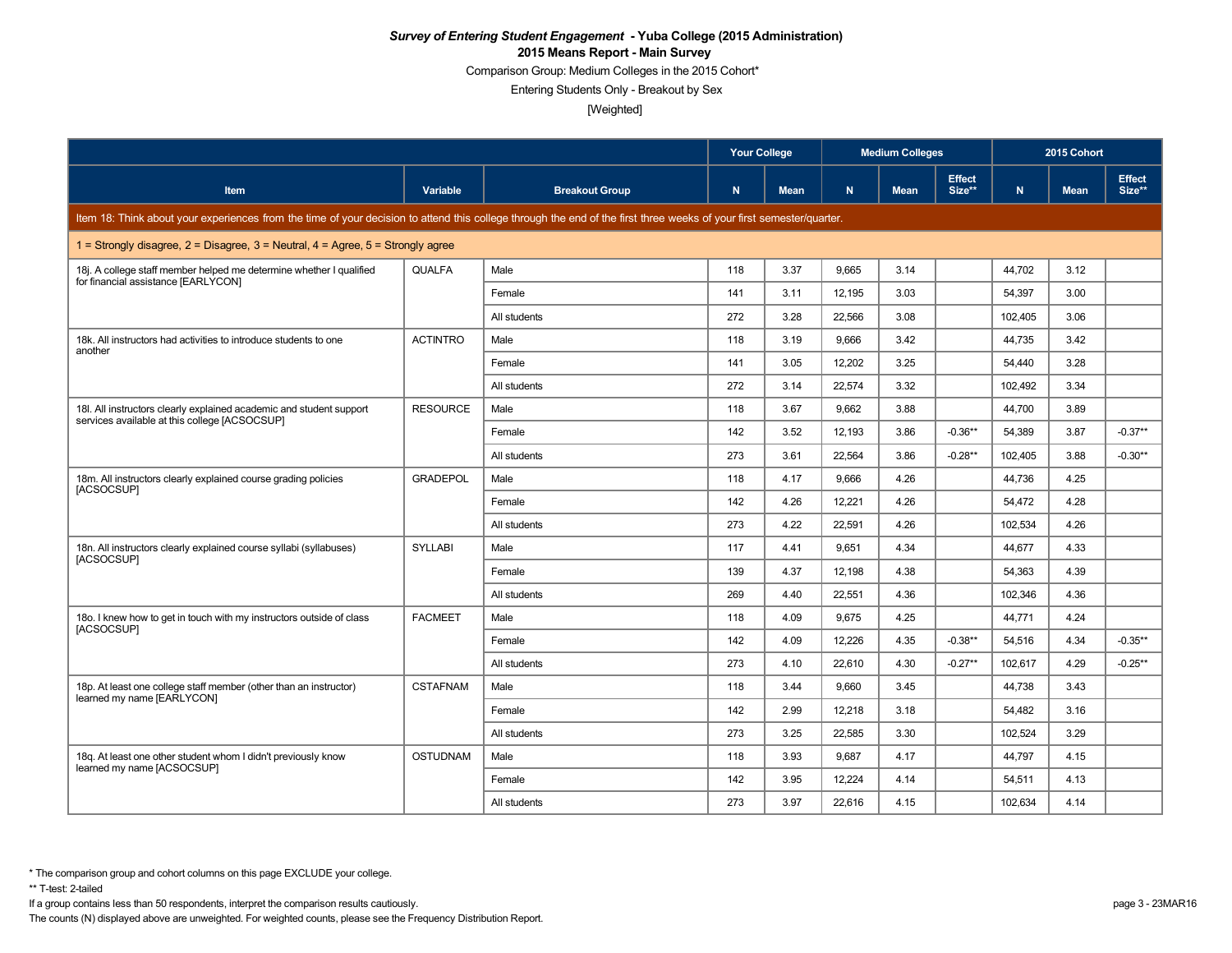Comparison Group: Medium Colleges in the 2015 Cohort\*

Entering Students Only - Breakout by Sex

[Weighted]

|                                                                                                                                                                      |                 |                       | <b>Your College</b> |             | <b>Medium Colleges</b> |             |                         | 2015 Cohort |             |                         |
|----------------------------------------------------------------------------------------------------------------------------------------------------------------------|-----------------|-----------------------|---------------------|-------------|------------------------|-------------|-------------------------|-------------|-------------|-------------------------|
| <b>Item</b>                                                                                                                                                          | Variable        | <b>Breakout Group</b> | N                   | <b>Mean</b> | N                      | <b>Mean</b> | <b>Effect</b><br>Size** | N.          | <b>Mean</b> | <b>Effect</b><br>Size** |
| Item 18: Think about your experiences from the time of your decision to attend this college through the end of the first three weeks of your first semester/quarter. |                 |                       |                     |             |                        |             |                         |             |             |                         |
| 1 = Strongly disagree, $2$ = Disagree, $3$ = Neutral, $4$ = Agree, $5$ = Strongly agree                                                                              |                 |                       |                     |             |                        |             |                         |             |             |                         |
| 18r. At least one instructor learned my name [ACSOCSUP]                                                                                                              | <b>FACNAM</b>   | Male                  | 117                 | 4.10        | 9.642                  | 4.32        |                         | 44.608      | 4.29        |                         |
|                                                                                                                                                                      |                 | Female                | 141                 | 3.92        | 12,160                 | 4.27        | $-0.42**$               | 54,175      | 4.25        | $-0.37**$               |
|                                                                                                                                                                      |                 | All students          | 271                 | 4.02        | 22.506                 | 4.29        | $-0.33**$               | 102.090     | 4.26        | $-0.28**$               |
| 18s. I learned the name of at least one other student in most of my<br>classes [ACSOCSUP]                                                                            | <b>STUNAM</b>   | Male                  | 118                 | 4.05        | 9.679                  | 4.26        |                         | 44.784      | 4.24        |                         |
|                                                                                                                                                                      |                 | Female                | 142                 | 4.13        | 12,230                 | 4.28        |                         | 54,528      | 4.26        |                         |
|                                                                                                                                                                      |                 | All students          | 273                 | 4.12        | 22,615                 | 4.27        |                         | 102,635     | 4.25        |                         |
| 18t. I have the motivation to do what it takes to succeed in college<br>[HIEXPECT]                                                                                   | <b>ITTAKES</b>  | Male                  | 118                 | 4.24        | 9,662                  | 4.34        |                         | 44,696      | 4.34        |                         |
|                                                                                                                                                                      |                 | Female                | 140                 | 4.38        | 12.214                 | 4.45        |                         | 54.421      | 4.45        |                         |
|                                                                                                                                                                      |                 | All students          | 271                 | 4.33        | 22.582                 | 4.39        |                         | 102.425     | 4.40        |                         |
| 18u. I am prepared academically to succeed in college [HIEXPECT]                                                                                                     | <b>ACPRPRD</b>  | Male                  | 117                 | 4.27        | 9.680                  | 4.24        |                         | 44,789      | 4.25        |                         |
|                                                                                                                                                                      |                 | Female                | 142                 | 4.31        | 12,236                 | 4.31        |                         | 54,546      | 4.32        |                         |
|                                                                                                                                                                      |                 | All students          | 272                 | 4.31        | 22,624                 | 4.27        |                         | 102.662     | 4.28        |                         |
| Item 19: During the first three weeks of your first semester/quarter at this college, about how often did you do the following?                                      |                 |                       |                     |             |                        |             |                         |             |             |                         |
| 1 = Never, $2$ = Once, $3$ = Two or three times, $4$ = Four or more times                                                                                            |                 |                       |                     |             |                        |             |                         |             |             |                         |
| 19a. Ask questions in class or contribute to class discussions                                                                                                       | <b>ASKQUES</b>  | Male                  | 117                 | 2.50        | 9,785                  | 2.85        | $-0.41**$               | 45,190      | 2.82        | $-0.39**$               |
| [ENGAGLRN]                                                                                                                                                           |                 | Female                | 140                 | 2.65        | 12,316                 | 2.83        |                         | 54,859      | 2.82        |                         |
|                                                                                                                                                                      |                 | All students          | 270                 | 2.60        | 22,848                 | 2.84        | $-0.28**$               | 103,490     | 2.82        | $-0.27**$               |
| 19b. Prepare at least two drafts of a paper or assignment before                                                                                                     | <b>PREPDRFT</b> | Male                  | 117                 | 2.09        | 9.704                  | 2.01        |                         | 44,889      | 2.01        |                         |
| turning it in [ENGAGLRN]                                                                                                                                             |                 | Female                | 139                 | 2.20        | 12,252                 | 2.23        |                         | 54,516      | 2.22        |                         |
|                                                                                                                                                                      |                 | All students          | 269                 | 2.15        | 22,693                 | 2.13        |                         | 102,786     | 2.13        |                         |
| 19c. Turn in an assignment late [HIEXPECT]                                                                                                                           | <b>LATETURN</b> | Male                  | 118                 | 1.47        | 9.737                  | 1.52        |                         | 44,998      | 1.51        |                         |
|                                                                                                                                                                      |                 | Female                | 139                 | 1.25        | 12,277                 | 1.38        |                         | 54,619      | 1.38        |                         |
|                                                                                                                                                                      |                 | All students          | 270                 | 1.35        | 22,758                 | 1.45        |                         | 103,023     | 1.45        |                         |

\*\* T-test: 2-tailed

If a group contains less than 50 respondents, interpret the comparison results cautiously. page 4 - 23MAR16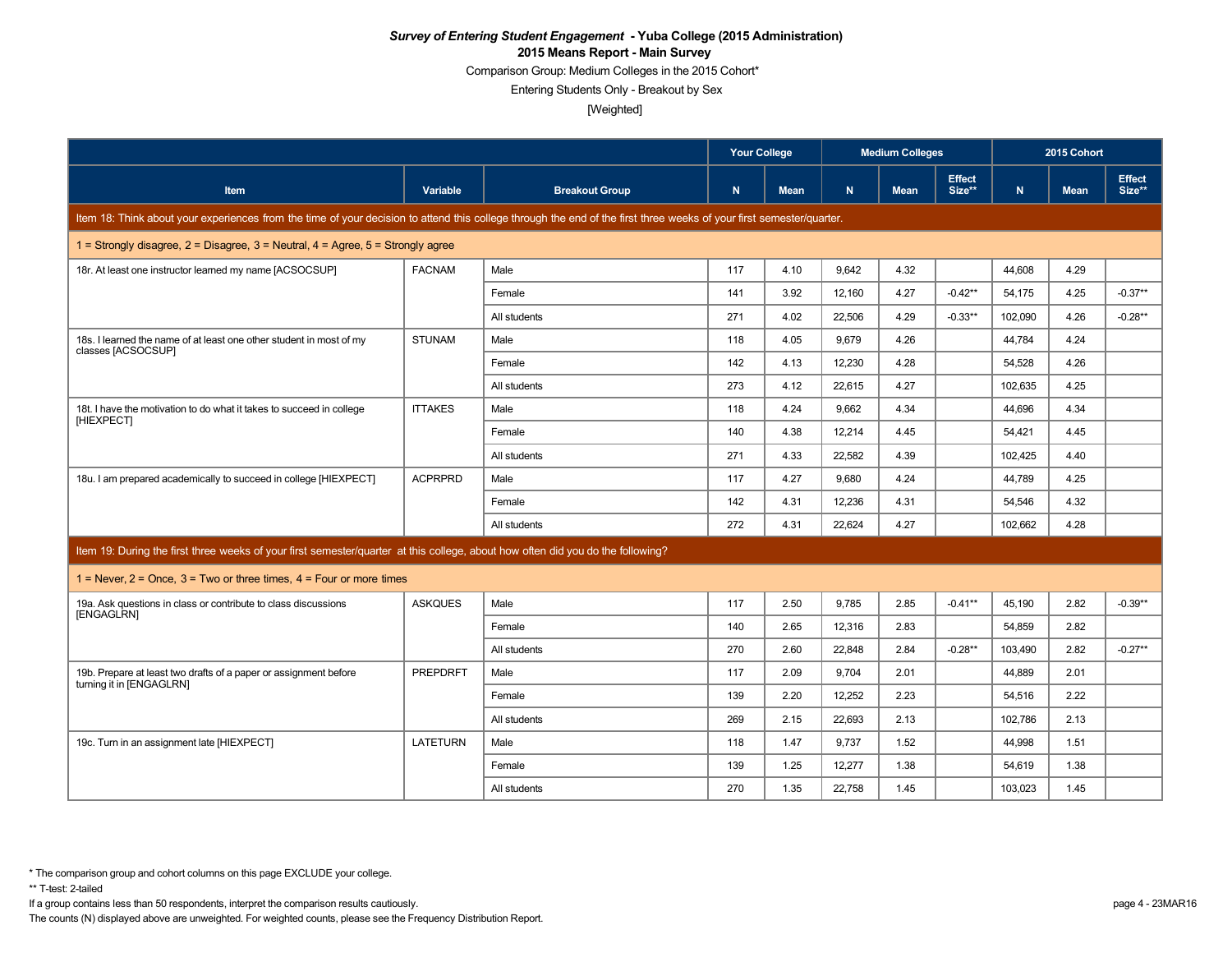Comparison Group: Medium Colleges in the 2015 Cohort\*

Entering Students Only - Breakout by Sex

[Weighted]

|                                                                                                                                     |                 |                       | <b>Your College</b> |             |        | <b>Medium Colleges</b> |                         | 2015 Cohort |             |                         |
|-------------------------------------------------------------------------------------------------------------------------------------|-----------------|-----------------------|---------------------|-------------|--------|------------------------|-------------------------|-------------|-------------|-------------------------|
| Item                                                                                                                                | Variable        | <b>Breakout Group</b> | N                   | <b>Mean</b> | N.     | <b>Mean</b>            | <b>Effect</b><br>Size** | N           | <b>Mean</b> | <b>Effect</b><br>Size** |
| Item 19: During the first three weeks of your first semester/quarter at this college, about how often did you do the following?     |                 |                       |                     |             |        |                        |                         |             |             |                         |
| 1 = Never, $2$ = Once, $3$ = Two or three times, $4$ = Four or more times                                                           |                 |                       |                     |             |        |                        |                         |             |             |                         |
| 19d. Not turn in an assignment [HIEXPECT]                                                                                           | <b>NOTTURN</b>  | Male                  | 114                 | 1.60        | 9,622  | 1.46                   |                         | 44,490      | 1.48        |                         |
|                                                                                                                                     |                 | Female                | 140                 | 1.37        | 12,071 | 1.29                   |                         | 53,713      | 1.30        |                         |
|                                                                                                                                     |                 | All students          | 267                 | 1.49        | 22,413 | 1.37                   |                         | 101,535     | 1.39        |                         |
| 19e. Participate in supplemental instruction (extra class sessions<br>with an instructor, tutor, or experienced student) [ENGAGLRN] | <b>SUPINSTR</b> | Male                  | 118                 | 1.46        | 9,780  | 1.47                   |                         | 45,178      | 1.50        |                         |
|                                                                                                                                     |                 | Female                | 139                 | 1.59        | 12,330 | 1.52                   |                         | 54,843      | 1.55        |                         |
|                                                                                                                                     |                 | All students          | 270                 | 1.53        | 22.844 | 1.50                   |                         | 103.399     | 1.53        |                         |
| 19f. Come to class without completing readings or assignments                                                                       | <b>NOTCOMPL</b> | Male                  | 117                 | 1.71        | 9.767  | 1.73                   |                         | 45.063      | 1.70        |                         |
| <b>IHIEXPECTI</b>                                                                                                                   |                 | Female                | 141                 | 1.52        | 12,289 | 1.53                   |                         | 54,695      | 1.52        |                         |
|                                                                                                                                     |                 | All students          | 271                 | 1.62        | 22,783 | 1.63                   |                         | 103,105     | 1.61        |                         |
| 19g. Work with other students on a project or assignment during<br>class [ENGAGLRN]                                                 | <b>PINCLASS</b> | Male                  | 118                 | 2.45        | 9.789  | 2.47                   |                         | 45.162      | 2.44        |                         |
|                                                                                                                                     |                 | Female                | 142                 | 2.67        | 12,318 | 2.56                   |                         | 54,861      | 2.53        |                         |
|                                                                                                                                     |                 | All students          | 272                 | 2.56        | 22,839 | 2.52                   |                         | 103,374     | 2.49        |                         |
| 19h. Work with classmates outside of class on class projects or<br>assignments [ENGAGLRN]                                           | <b>PREPOUTC</b> | Male                  | 117                 | 1.52        | 9.738  | 1.57                   |                         | 44.988      | 1.58        |                         |
|                                                                                                                                     |                 | Female                | 141                 | 1.47        | 12,251 | 1.59                   |                         | 54,571      | 1.60        |                         |
|                                                                                                                                     |                 | All students          | 270                 | 1.50        | 22,705 | 1.58                   |                         | 102,846     | 1.59        |                         |
| 19i. Participate in a required study group outside of class<br>[ENGAGLRN]                                                           | <b>GRPSTUDY</b> | Male                  | 118                 | 1.20        | 9,797  | 1.28                   |                         | 45,193      | 1.30        |                         |
|                                                                                                                                     |                 | Female                | 142                 | 1.29        | 12.311 | 1.26                   |                         | 54,837      | 1.28        |                         |
|                                                                                                                                     |                 | All students          | 272                 | 1.25        | 22,836 | 1.27                   |                         | 103,354     | 1.29        |                         |
| 19. Participate in a student-initiated (not required) study group<br>outside of class [ENGAGLRN]                                    | <b>NRGSTUDY</b> | Male                  | 118                 | 1.24        | 9.764  | 1.29                   |                         | 45.028      | 1.29        |                         |
|                                                                                                                                     |                 | Female                | 141                 | 1.31        | 12,281 | 1.29                   |                         | 54,661      | 1.30        |                         |
|                                                                                                                                     |                 | All students          | 271                 | 1.28        | 22,767 | 1.29                   |                         | 102,969     | 1.30        |                         |
| 19k. Use an electronic tool (e-mail, text messaging, Facebook,                                                                      | <b>USEINTMG</b> | Male                  | 118                 | 2.16        | 9,805  | 2.04                   |                         | 45,223      | 2.06        |                         |
| MySpace, class Web site, etc.) to communicate with another student<br>about coursework [ENGAGLRN]                                   |                 | Female                | 142                 | 2.18        | 12,328 | 2.20                   |                         | 54,907      | 2.22        |                         |
|                                                                                                                                     |                 | All students          | 272                 | 2.16        | 22,858 | 2.13                   |                         | 103,434     | 2.15        |                         |

\*\* T-test: 2-tailed

If a group contains less than 50 respondents, interpret the comparison results cautiously. page 5 - 23MAR16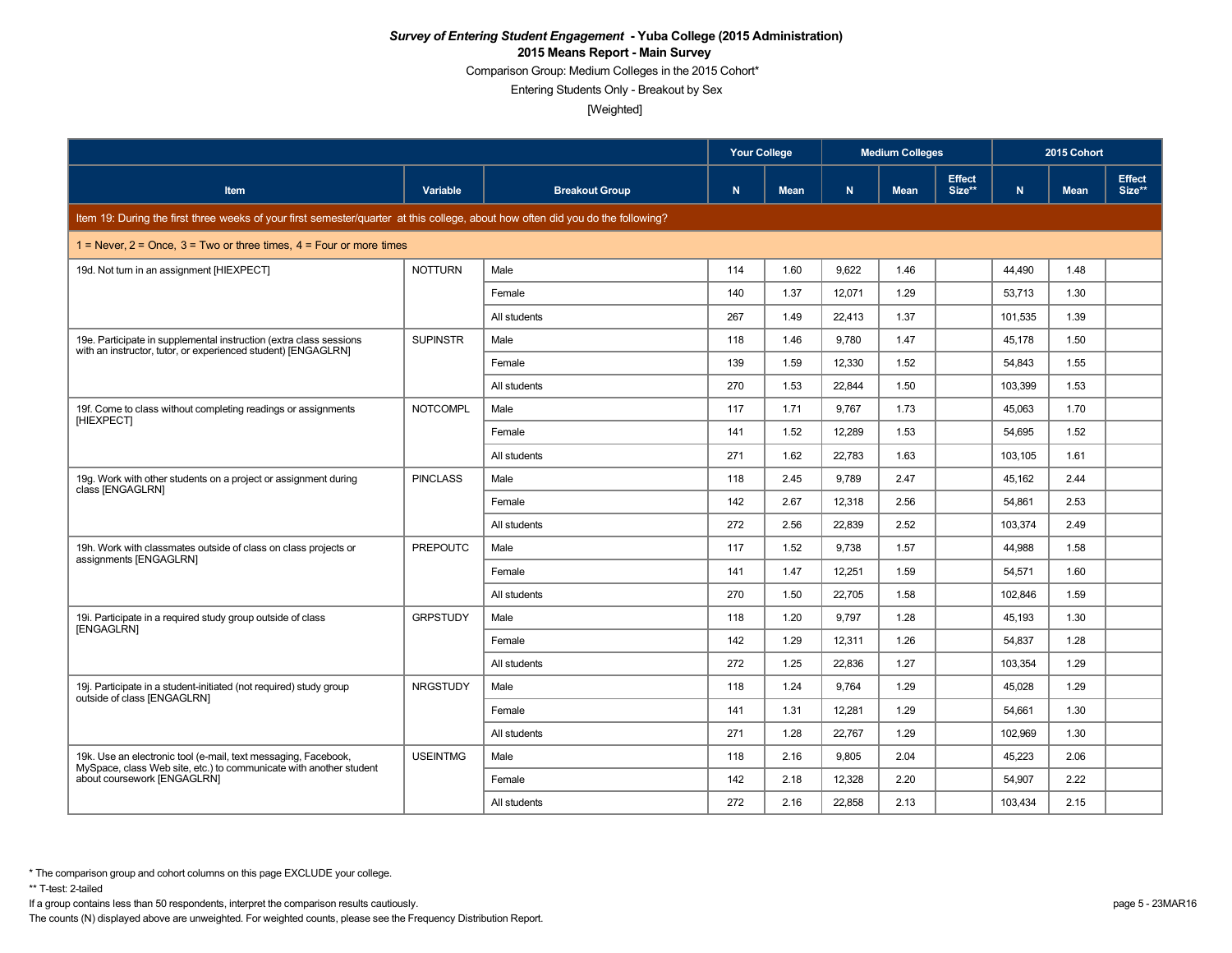Comparison Group: Medium Colleges in the 2015 Cohort\*

Entering Students Only - Breakout by Sex

[Weighted]

|                                                                                                                                    |                 |                       | Your College |             | <b>Medium Colleges</b> |             |                         | 2015 Cohort |             |                         |  |
|------------------------------------------------------------------------------------------------------------------------------------|-----------------|-----------------------|--------------|-------------|------------------------|-------------|-------------------------|-------------|-------------|-------------------------|--|
| Item                                                                                                                               | Variable        | <b>Breakout Group</b> | $\mathbf N$  | <b>Mean</b> | N                      | <b>Mean</b> | <b>Effect</b><br>Size** | N.          | <b>Mean</b> | <b>Effect</b><br>Size** |  |
| Item 19: During the first three weeks of your first semester/quarter at this college, about how often did you do the following?    |                 |                       |              |             |                        |             |                         |             |             |                         |  |
| 1 = Never, $2$ = Once, $3$ = Two or three times, $4$ = Four or more times                                                          |                 |                       |              |             |                        |             |                         |             |             |                         |  |
| 19I. Use an electronic tool (e-mail, text messaging, Facebook,<br>MySpace, class Web site, etc.) to communicate with an instructor | <b>MAILFAC</b>  | Male                  | 118          | 1.67        | 9,765                  | 2.18        | $-0.51**$               | 45,051      | 2.15        | $-0.47**$               |  |
| about coursework [ENGAGLRN]                                                                                                        |                 | Female                | 141          | 2.02        | 12,270                 | 2.40        | $-0.37**$               | 54,673      | 2.36        | $-0.33**$               |  |
|                                                                                                                                    |                 | All students          | 271          | 1.85        | 22,748                 | 2.30        | $-0.44**$               | 102,982     | 2.26        | $-0.40**$               |  |
| 19m. Discuss an assignment or grade with an instructor<br><b>IENGAGLRN1</b>                                                        | <b>FACASSN</b>  | Male                  | 118          | 1.73        | 9,785                  | 2.05        | $-0.36**$               | 45,155      | 2.05        | $-0.36**$               |  |
|                                                                                                                                    |                 | Female                | 141          | 1.98        | 12,323                 | 2.12        |                         | 54,831      | 2.09        |                         |  |
|                                                                                                                                    |                 | All students          | 271          | 1.88        | 22,824                 | 2.09        | $-0.23**$               | 103,260     | 2.07        | $-0.22**$               |  |
| 19n. Ask for help from an instructor regarding questions or                                                                        | <b>CLASSREL</b> | Male                  | 118          | 1.97        | 9.784                  | 2.31        | $-0.37**$               | 45.160      | 2.31        | $-0.37**$               |  |
| problems related to a class [ENGAGLRN]                                                                                             |                 | Female                | 141          | 2.28        | 12,325                 | 2.37        |                         | 54,848      | 2.37        |                         |  |
|                                                                                                                                    |                 | All students          | 271          | 2.15        | 22.818                 | 2.35        | $-0.21**$               | 103.260     | 2.35        | $-0.21**$               |  |
| 190. Receive prompt written or oral feedback from instructors on<br>your performance [ENGAGLRN]                                    | <b>FEEDBACK</b> | Male                  | 118          | 2.05        | 9.780                  | 2.33        |                         | 45,163      | 2.32        |                         |  |
|                                                                                                                                    |                 | Female                | 142          | 2.34        | 12,311                 | 2.40        |                         | 54.847      | 2.40        |                         |  |
|                                                                                                                                    |                 | All students          | 271          | 2.21        | 22,801                 | 2.37        |                         | 103,251     | 2.36        |                         |  |
| 19p. Receive grades or points on assignments, guizzes, tests, or                                                                   | <b>RCVGRDS</b>  | Male                  | 117          | 3.08        | 9.731                  | 3.24        |                         | 44.880      | 3.23        |                         |  |
| papers, etc.                                                                                                                       |                 | Female                | 140          | 3.13        | 12,251                 | 3.32        |                         | 54,532      | 3.32        |                         |  |
|                                                                                                                                    |                 | All students          | 269          | 3.10        | 22,678                 | 3.28        | $-0.21**$               | 102,605     | 3.27        |                         |  |
| 19q. Discuss ideas from your readings or classes with instructors                                                                  | <b>FACIDOC</b>  | Male                  | 118          | 1.39        | 9,779                  | 1.60        |                         | 45,153      | 1.61        |                         |  |
| outside of class [ENGAGLRN]                                                                                                        |                 | Female                | 141          | 1.33        | 12.310                 | 1.52        |                         | 54.843      | 1.54        |                         |  |
|                                                                                                                                    |                 | All students          | 271          | 1.37        | 22,800                 | 1.56        | $-0.22**$               | 103,220     | 1.58        | $-0.24**$               |  |
| 19r. Discuss ideas from your readings or classes with others outside                                                               | <b>OCIDEAS</b>  | Male                  | 118          | 1.88        | 9.734                  | 2.06        |                         | 44,954      | 2.05        |                         |  |
| of class (students, family, co-workers, etc.)                                                                                      |                 | Female                | 141          | 2.32        | 12.241                 | 2.24        |                         | 54,467      | 2.21        |                         |  |
|                                                                                                                                    |                 | All students          | 270          | 2.12        | 22.675                 | 2.16        |                         | 102.617     | 2.14        |                         |  |
| 19s. Skip class [HIEXPECT]                                                                                                         | <b>SKIPCL</b>   | Male                  | 117          | 1.24        | 9,792                  | 1.36        |                         | 45,188      | 1.36        |                         |  |
|                                                                                                                                    |                 | Female                | 142          | 1.40        | 12,310                 | 1.32        |                         | 54,868      | 1.31        |                         |  |
|                                                                                                                                    |                 | All students          | 271          | 1.32        | 22,813                 | 1.34        |                         | 103,290     | 1.34        |                         |  |

\*\* T-test: 2-tailed

If a group contains less than 50 respondents, interpret the comparison results cautiously. page 6 - 23MAR16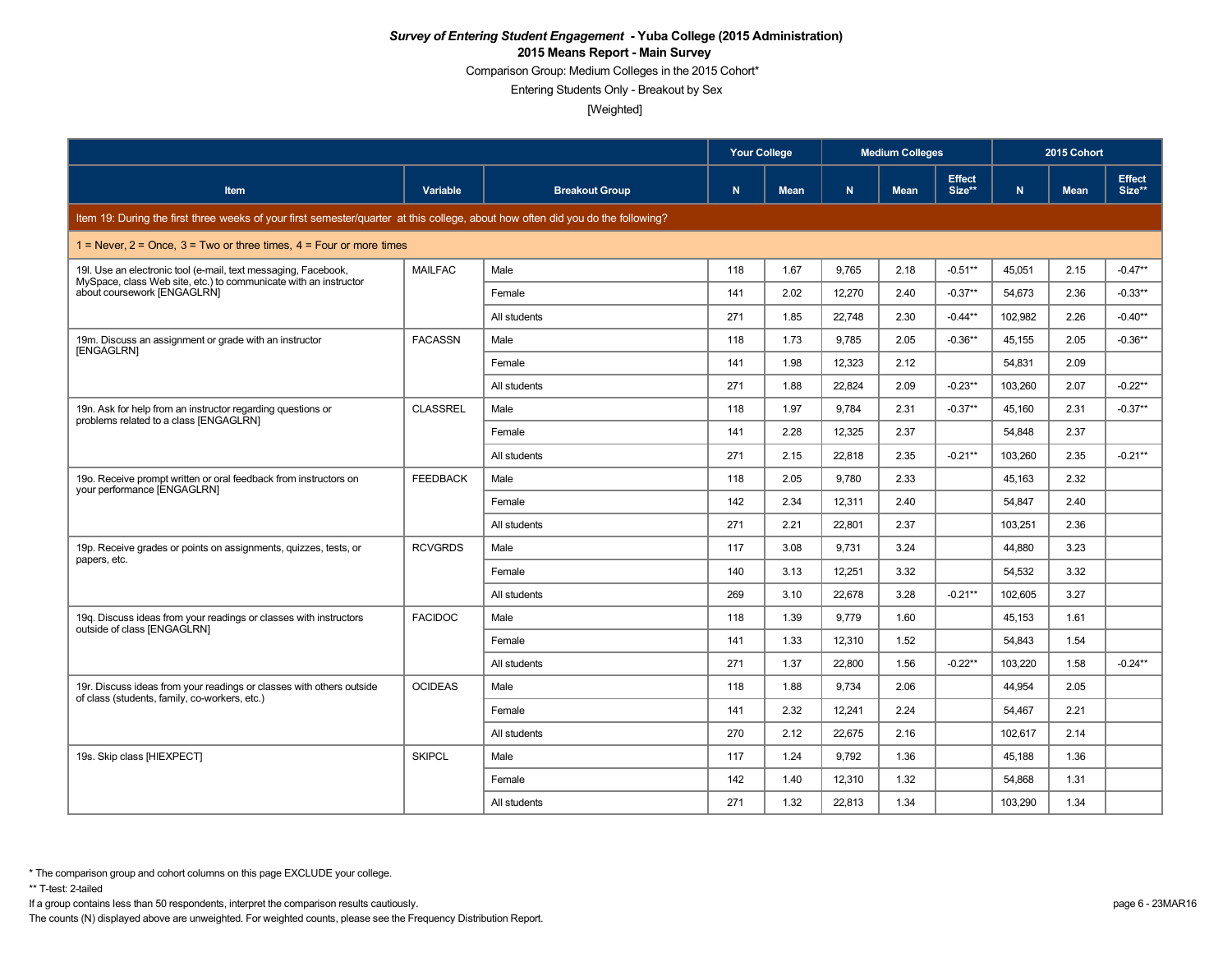Comparison Group: Medium Colleges in the 2015 Cohort\*

Entering Students Only - Breakout by Sex

[Weighted]

|                                                                                                                                                                                                                      |                 | <b>Your College</b>   |              | <b>Medium Colleges</b> |        |             | 2015 Cohort             |         |             |                  |
|----------------------------------------------------------------------------------------------------------------------------------------------------------------------------------------------------------------------|-----------------|-----------------------|--------------|------------------------|--------|-------------|-------------------------|---------|-------------|------------------|
| <b>Item</b>                                                                                                                                                                                                          | Variable        | <b>Breakout Group</b> | $\mathsf{N}$ | <b>Mean</b>            | N      | <b>Mean</b> | <b>Effect</b><br>Size** | N       | <b>Mean</b> | Effect<br>Size** |
| Item 20.2: Think about your experiences from the time of your decision to attend this college through the end of the first three weeks of your first semester/quarter. How often did you use the following services? |                 |                       |              |                        |        |             |                         |         |             |                  |
| 1 = Never, $2$ = Once, $3$ = Two or three times, $4$ = Four or more times                                                                                                                                            |                 |                       |              |                        |        |             |                         |         |             |                  |
| 20.2a. Academic advising/planning                                                                                                                                                                                    | <b>ACADPUSE</b> | Male                  | 112          | 1.60                   | 9,524  | 1.75        |                         | 43,908  | 1.80        |                  |
|                                                                                                                                                                                                                      |                 | Female                | 139          | 1.74                   | 11,995 | 1.86        |                         | 53,386  | 1.90        |                  |
|                                                                                                                                                                                                                      |                 | All students          | 262          | 1.67                   | 22,143 | 1.81        |                         | 100,077 | 1.85        | $-0.23**$        |
| 20.2b. Career counseling                                                                                                                                                                                             | CARCUSE         | Male                  | 111          | 1.43                   | 9,376  | 1.25        |                         | 43,231  | 1.26        |                  |
|                                                                                                                                                                                                                      |                 | Female                | 139          | 1.42                   | 11,858 | 1.23        | $0.35***$               | 52,849  | 1.24        | $0.33**$         |
|                                                                                                                                                                                                                      |                 | All students          | 262          | 1.42                   | 21,848 | 1.24        | $0.31**$                | 98,794  | 1.25        | $0.30**$         |
| 20.2c. Job placement assistance                                                                                                                                                                                      | <b>JOBPLUSE</b> | Male                  | 111          | 1.06                   | 9,263  | 1.09        |                         | 42,652  | 1.10        |                  |
|                                                                                                                                                                                                                      |                 | Female                | 137          | 1.03                   | 11,699 | 1.07        |                         | 52,099  | 1.07        |                  |
|                                                                                                                                                                                                                      |                 | All students          | 259          | 1.05                   | 21,558 | 1.08        |                         | 97,394  | 1.08        |                  |
| 20.2d. Face-to-face tutoring [ENGAGLRN]                                                                                                                                                                              | <b>FFTUSE</b>   | Male                  | 114          | 1.18                   | 9,432  | 1.25        |                         | 43,525  | 1.27        |                  |
|                                                                                                                                                                                                                      |                 | Female                | 140          | 1.44                   | 11,970 | 1.28        |                         | 53,316  | 1.30        |                  |
|                                                                                                                                                                                                                      |                 | All students          | 265          | 1.32                   | 22,012 | 1.27        |                         | 99,550  | 1.29        |                  |
| 20.2e. Online tutoring                                                                                                                                                                                               | <b>OLTUSE</b>   | Male                  | 112          | 1.03                   | 9,267  | 1.11        |                         | 42,707  | 1.11        |                  |
|                                                                                                                                                                                                                      |                 | Female                | 139          | 1.08                   | 11,730 | 1.09        |                         | 52,187  | 1.10        |                  |
|                                                                                                                                                                                                                      |                 | All students          | 261          | 1.06                   | 21,588 | 1.10        |                         | 97,515  | 1.11        |                  |
| 20.2f. Writing, math, or other skill lab [ENGAGLRN]                                                                                                                                                                  | <b>SKLABUSE</b> | Male                  | 113          | 1.35                   | 9,391  | 1.70        | $-0.34**$               | 43,327  | 1.67        | $-0.32**$        |
|                                                                                                                                                                                                                      |                 | Female                | 140          | 1.43                   | 11.874 | 1.77        | $-0.32**$               | 52,957  | 1.73        |                  |
|                                                                                                                                                                                                                      |                 | All students          | 264          | 1.39                   | 21,861 | 1.74        | $-0.33**$               | 98,940  | 1.71        | $-0.31**$        |
| 20.2g. Financial assistance advising                                                                                                                                                                                 | <b>FAUSE</b>    | Male                  | 111          | 1.86                   | 9,402  | 1.64        |                         | 43,302  | 1.67        |                  |
|                                                                                                                                                                                                                      |                 | Female                | 139          | 1.86                   | 11,868 | 1.79        |                         | 52,876  | 1.81        |                  |
|                                                                                                                                                                                                                      |                 | All students          | 262          | 1.86                   | 21,864 | 1.73        |                         | 98,807  | 1.75        |                  |
| 20.2h. Computer lab [ENGAGLRN]                                                                                                                                                                                       | <b>COMLBUSE</b> | Male                  | 111          | 1.48                   | 9,479  | 2.07        | $-0.52**$               | 43,701  | 2.05        | $-0.51**$        |
|                                                                                                                                                                                                                      |                 | Female                | 137          | 1.68                   | 12,015 | 2.12        | $-0.39**$               | 53,421  | 2.11        | $-0.38**$        |
|                                                                                                                                                                                                                      |                 | All students          | 260          | 1.61                   | 22,100 | 2.10        | $-0.43**$               | 99,782  | 2.08        | $-0.42**$        |

\*\* T-test: 2-tailed

If a group contains less than 50 respondents, interpret the comparison results cautiously. page 7 - 23MAR16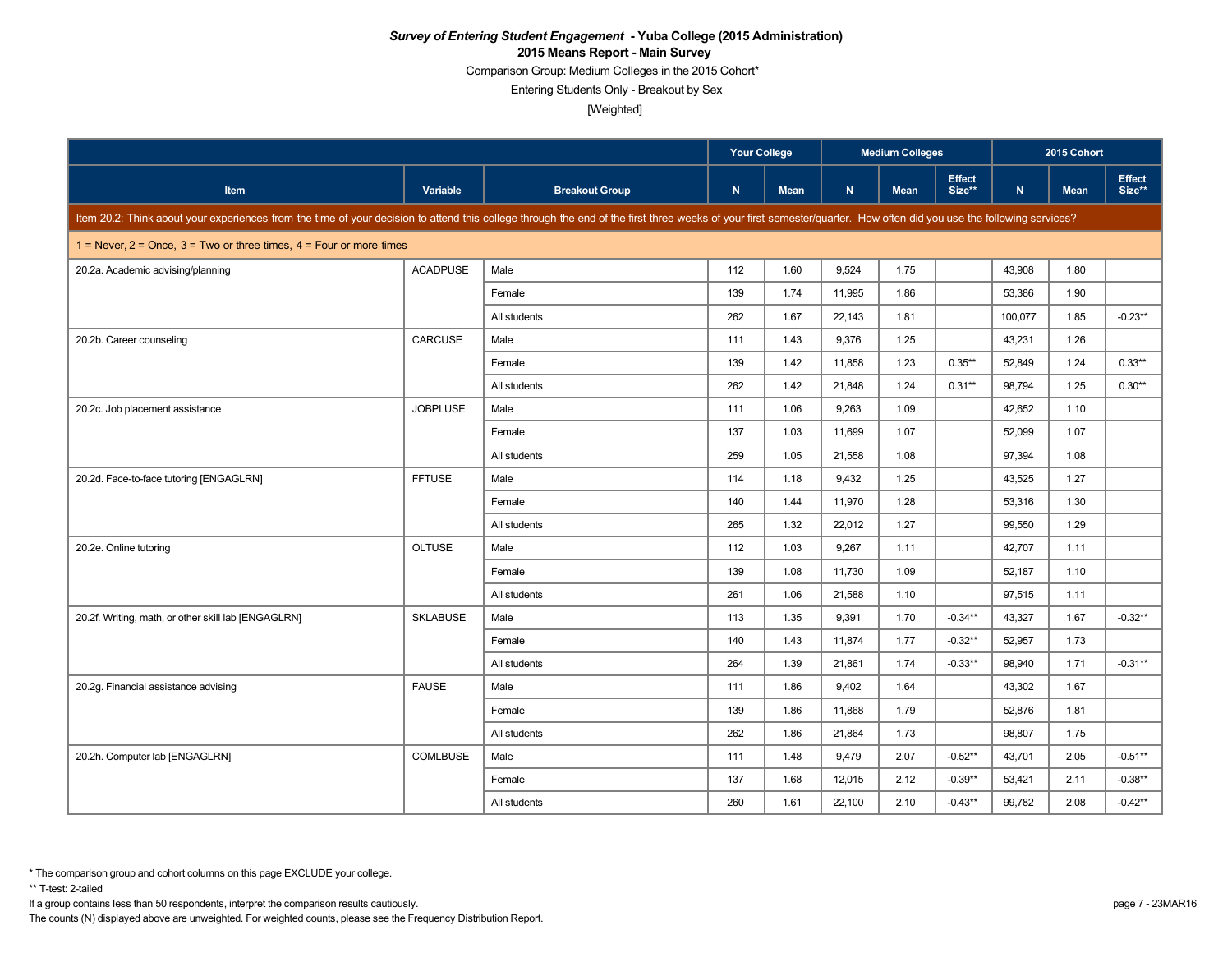Comparison Group: Medium Colleges in the 2015 Cohort\*

Entering Students Only - Breakout by Sex

[Weighted]

|                                                                                                                                                                                                                            |                 |                       | <b>Your College</b> |             |        | <b>Medium Colleges</b> |                         |        | 2015 Cohort |                         |
|----------------------------------------------------------------------------------------------------------------------------------------------------------------------------------------------------------------------------|-----------------|-----------------------|---------------------|-------------|--------|------------------------|-------------------------|--------|-------------|-------------------------|
| <b>Item</b>                                                                                                                                                                                                                | Variable        | <b>Breakout Group</b> | N.                  | <b>Mean</b> | N      | <b>Mean</b>            | <b>Effect</b><br>Size** | N      | <b>Mean</b> | <b>Effect</b><br>Size** |
| Item 20.2: Think about your experiences from the time of your decision to attend this college through the end of the first three weeks of your first semester/quarter. How often did you use the following services?       |                 |                       |                     |             |        |                        |                         |        |             |                         |
| 1 = Never, $2$ = Once, $3$ = Two or three times, $4$ = Four or more times                                                                                                                                                  |                 |                       |                     |             |        |                        |                         |        |             |                         |
| 20.2i. Student organizations                                                                                                                                                                                               | <b>STORGUSE</b> | Male                  | 110                 | 1.05        | 9.310  | 1.22                   |                         | 42,962 | 1.23        |                         |
|                                                                                                                                                                                                                            |                 | Female                | 138                 | 1.13        | 11,777 | 1.19                   |                         | 52,590 | 1.21        |                         |
|                                                                                                                                                                                                                            |                 | All students          | 259                 | 1.10        | 21,674 | 1.21                   |                         | 98,132 | 1.22        |                         |
| 20.2j. Transfer credit assistance                                                                                                                                                                                          | <b>TRNFCRAS</b> | Male                  | 113                 | 1.12        | 9,316  | 1.16                   |                         | 42,937 | 1.17        |                         |
|                                                                                                                                                                                                                            |                 | Female                | 138                 | 1.19        | 11,819 | 1.15                   |                         | 52,615 | 1.15        |                         |
|                                                                                                                                                                                                                            |                 | All students          | 261                 | 1.16        | 21,727 | 1.15                   |                         | 98,134 | 1.16        |                         |
| 20.2k. Services to students with disabilities                                                                                                                                                                              | <b>DISVSUSE</b> | Male                  | 112                 | 1.06        | 9,322  | 1.11                   |                         | 42,920 | 1.12        |                         |
|                                                                                                                                                                                                                            |                 | Female                | 136                 | 1.06        | 11,860 | 1.11                   |                         | 52,720 | 1.11        |                         |
|                                                                                                                                                                                                                            |                 | All students          | 257                 | 1.06        | 21,772 | 1.12                   |                         | 98.229 | 1.12        |                         |
| Item 20.3: Think about your experiences from the time of your decision to attend this college through the end of the first three weeks of your first semester/quarter. How satisfied were you with the following services? |                 |                       |                     |             |        |                        |                         |        |             |                         |
| $1 =$ Not at all, $2 =$ Somewhat, $3 =$ Very (the N/A category is not included in means calculations)                                                                                                                      |                 |                       |                     |             |        |                        |                         |        |             |                         |
| 20.3a. Academic advising/planning                                                                                                                                                                                          | <b>ACADPSAT</b> | Male                  | 60                  | 2.26        | 5,400  | 2.35                   |                         | 26,313 | 2.36        |                         |
|                                                                                                                                                                                                                            |                 | Female                | 82                  | 2.22        | 7,403  | 2.40                   |                         | 34,230 | 2.40        |                         |
|                                                                                                                                                                                                                            |                 | All students          | 146                 | 2.24        | 13,178 | 2.37                   |                         | 62,178 | 2.38        |                         |
| 20.3b. Career counseling                                                                                                                                                                                                   | CARCSAT         | Male                  | 41                  | 2.25        | 2,225  | 2.29                   |                         | 10,736 | 2.29        |                         |
|                                                                                                                                                                                                                            |                 | Female                | 52                  | 2.15        | 2,546  | 2.32                   |                         | 11,687 | 2.33        |                         |
|                                                                                                                                                                                                                            |                 | All students          | 96                  | 2.20        | 4,917  | 2.30                   |                         | 23,153 | 2.31        |                         |
| 20.3c. Job placement assistance                                                                                                                                                                                            | <b>JOBPLSAT</b> | Male                  | 14                  | 2.08        | 1,244  | 2.06                   |                         | 5,983  | 2.09        |                         |
|                                                                                                                                                                                                                            |                 | Female                | 12                  | 1.43        | 1,264  | 1.99                   |                         | 5,761  | 2.07        |                         |
|                                                                                                                                                                                                                            |                 | All students          | 27                  | 1.77        | 2.588  | 2.02                   |                         | 12.206 | 2.08        |                         |
| 20.3d. Face-to-face tutoring                                                                                                                                                                                               | <b>FFTSAT</b>   | Male                  | 21                  | 2.13        | 2,014  | 2.40                   |                         | 9,990  | 2.42        |                         |
|                                                                                                                                                                                                                            |                 | Female                | 42                  | 2.23        | 2,608  | 2.51                   |                         | 12,283 | 2.50        |                         |
|                                                                                                                                                                                                                            |                 |                       |                     |             |        |                        |                         |        |             |                         |

If a group contains less than 50 respondents, interpret the comparison results cautiously. page 8 - 23MAR16

The counts (N) displayed above are unweighted. For weighted counts, please see the Frequency Distribution Report.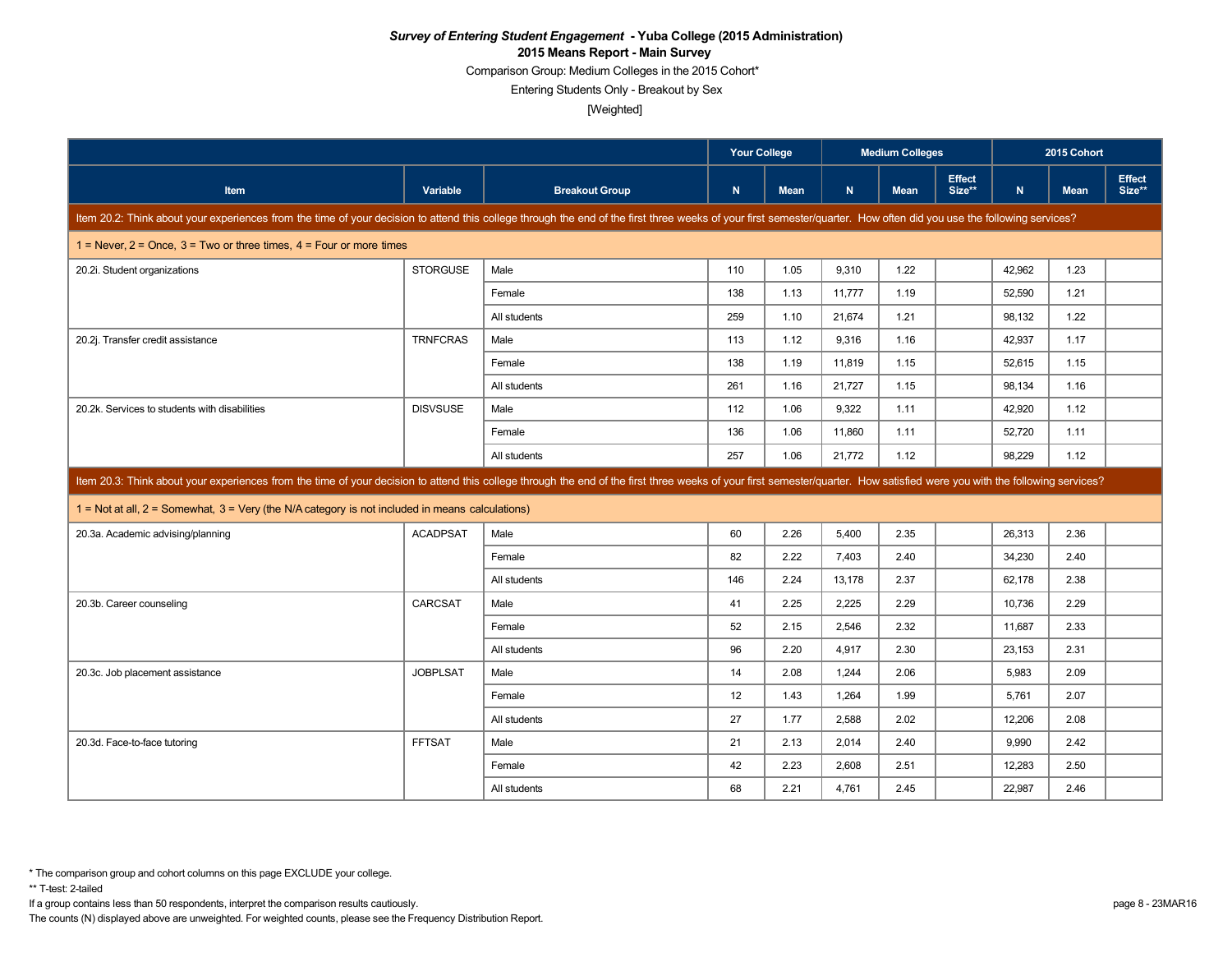Comparison Group: Medium Colleges in the 2015 Cohort\*

Entering Students Only - Breakout by Sex

[Weighted]

|                                                                                                                                                                                                                            |                 |                       | <b>Your College</b> |      | <b>Medium Colleges</b> |             |                  | 2015 Cohort  |             |                         |
|----------------------------------------------------------------------------------------------------------------------------------------------------------------------------------------------------------------------------|-----------------|-----------------------|---------------------|------|------------------------|-------------|------------------|--------------|-------------|-------------------------|
| Item                                                                                                                                                                                                                       | <b>Variable</b> | <b>Breakout Group</b> | N                   | Mean | N                      | <b>Mean</b> | Effect<br>Size** | $\mathsf{N}$ | <b>Mean</b> | <b>Effect</b><br>Size** |
| Item 20.3: Think about your experiences from the time of your decision to attend this college through the end of the first three weeks of your first semester/quarter. How satisfied were you with the following services? |                 |                       |                     |      |                        |             |                  |              |             |                         |
| $1 =$ Not at all, $2 =$ Somewhat, $3 =$ Very (the N/A category is not included in means calculations)                                                                                                                      |                 |                       |                     |      |                        |             |                  |              |             |                         |
| 20.3e. Online tutoring                                                                                                                                                                                                     | <b>OLTSAT</b>   | Male                  | 10                  | 2.31 | 1,157                  | 2.11        |                  | 5,591        | 2.12        |                         |
|                                                                                                                                                                                                                            |                 | Female                | 17                  | 1.75 | 1,231                  | 2.17        |                  | 5,817        | 2.18        |                         |
|                                                                                                                                                                                                                            |                 | All students          | 28                  | 1.89 | 2,465                  | 2.13        |                  | 11,855       | 2.15        |                         |
| 20.3f. Writing, math, or other skill lab                                                                                                                                                                                   | <b>SKLBSAT</b>  | Male                  | 26                  | 2.17 | 3,482                  | 2.43        |                  | 16,191       | 2.43        |                         |
|                                                                                                                                                                                                                            |                 | Female                | 40                  | 2.22 | 4,631                  | 2.52        |                  | 20,299       | 2.52        |                         |
|                                                                                                                                                                                                                            |                 | All students          | 69                  | 2.20 | 8.343                  | 2.48        | $-0.48**$        | 37.543       | 2.48        | $-0.47**$               |
| 20.3q. Financial assistance advising                                                                                                                                                                                       | <b>FAADVSAT</b> | Male                  | 54                  | 2.24 | 4,289                  | 2.36        |                  | 20,235       | 2.33        |                         |
|                                                                                                                                                                                                                            |                 | Female                | 93                  | 2.29 | 6,200                  | 2.38        |                  | 27.986       | 2.36        |                         |
|                                                                                                                                                                                                                            |                 | All students          | 154                 | 2.28 | 10,796                 | 2.37        |                  | 49,540       | 2.35        |                         |
| 20.3h. Computer lab                                                                                                                                                                                                        | <b>COMLBSAT</b> | Male                  | 49                  | 2.40 | 5,345                  | 2.59        |                  | 24,213       | 2.58        |                         |
|                                                                                                                                                                                                                            |                 | Female                | 71                  | 2.49 | 6,935                  | 2.67        |                  | 30,231       | 2.67        |                         |
|                                                                                                                                                                                                                            |                 | All students          | 128                 | 2.45 | 12,614                 | 2.64        | $-0.37**$        | 55,910       | 2.63        | $-0.35**$               |
| 20.3i. Student organizations                                                                                                                                                                                               | <b>STORGSAT</b> | Male                  | 18                  | 2.00 | 1,834                  | 2.27        |                  | 9,037        | 2.29        |                         |
|                                                                                                                                                                                                                            |                 | Female                | 22                  | 1.95 | 2,158                  | 2.33        |                  | 10,263       | 2.37        |                         |
|                                                                                                                                                                                                                            |                 | All students          | 42                  | 1.96 | 4,114                  | 2.30        |                  | 19,913       | 2.33        | $-0.56**$               |
| 20.3j. Transfer credit assistance                                                                                                                                                                                          | <b>TRCRASAT</b> | Male                  | 23                  | 1.92 | 1.741                  | 2.22        |                  | 8,458        | 2.22        |                         |
|                                                                                                                                                                                                                            |                 | Female                | 27                  | 1.75 | 1,926                  | 2.26        | $-0.70**$        | 8.655        | 2.26        | $-0.72**$               |
|                                                                                                                                                                                                                            |                 | All students          | 53                  | 1.82 | 3.775                  | 2.23        | $-0.56**$        | 17,654       | 2.24        | $-0.57**$               |
| 20.3k. Services to students with disabilities                                                                                                                                                                              | <b>DISVSAT</b>  | Male                  | 13                  | 1.59 | 1,217                  | 2.30        |                  | 5.894        | 2.32        | $-0.98**$               |
|                                                                                                                                                                                                                            |                 | Female                | 14                  | 1.69 | 1,367                  | 2.41        | $-0.99**$        | 5,982        | 2.41        | $-0.97**$               |
|                                                                                                                                                                                                                            |                 | All students          | 29                  | 1.68 | 2,695                  | 2.35        | $-0.90**$        | 12,379       | 2.36        | $-0.92**$               |

If a group contains less than 50 respondents, interpret the comparison results cautiously. page 9 - 23MAR16